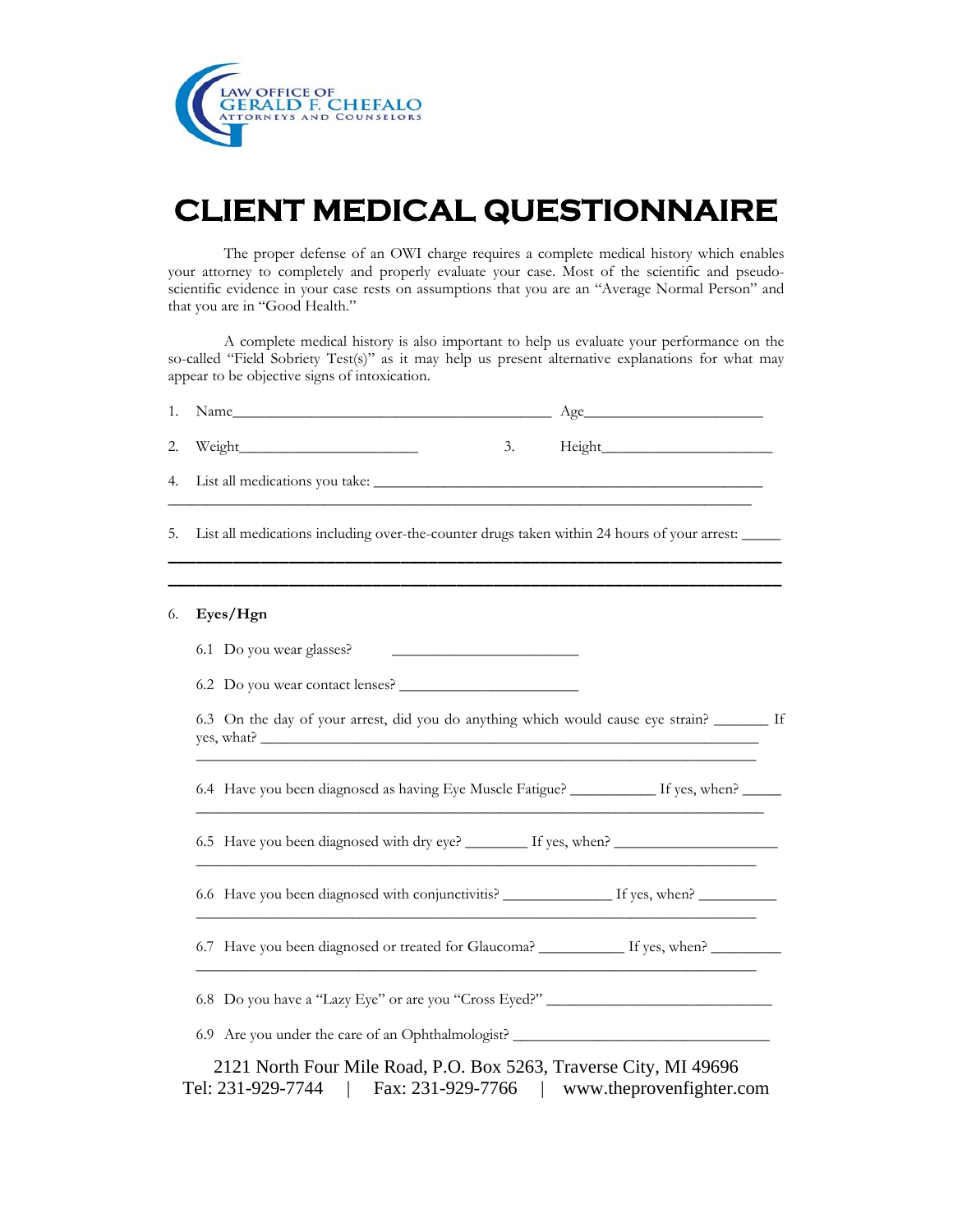| 6.9.1  | Name of Doctor:                                                                                                                                             |
|--------|-------------------------------------------------------------------------------------------------------------------------------------------------------------|
| 6.9.2  | Address and Phone Number of Doctor:<br><u> 1989 - Johann Barn, amerikan basar basa dalam basa dan basa dalam basa dalam basa dalam basa dalam basa dala</u> |
| 6.9.3  |                                                                                                                                                             |
| 6.10.1 | 6.10 On the day of your arrest, had you ingested:<br>Caffeine _______________ If yes, how many and in what form? _____________________                      |
| 6.10.2 |                                                                                                                                                             |
| 6.10.3 |                                                                                                                                                             |
| 6.10.4 | Antihistamines? ___________________ If yes, what and what dosage? ______________                                                                            |
| 6.10.5 |                                                                                                                                                             |
| 6.11   | On the day of your arrest, did you have or, had you suffered from:                                                                                          |
| 6.11.1 | The flu or a cold? __________ If yes, which one _________________________________                                                                           |
| 6.11.2 |                                                                                                                                                             |
| 6.11.3 |                                                                                                                                                             |
| 6.11.4 |                                                                                                                                                             |
| 6.11.5 |                                                                                                                                                             |
| 6.11.6 |                                                                                                                                                             |
| 6.11.7 | Muscular Dystrophy?                                                                                                                                         |
| 6.11.8 |                                                                                                                                                             |
| 6.11.9 | Epilepsy?                                                                                                                                                   |
|        |                                                                                                                                                             |
|        |                                                                                                                                                             |
|        |                                                                                                                                                             |
|        |                                                                                                                                                             |
|        |                                                                                                                                                             |
|        |                                                                                                                                                             |
|        |                                                                                                                                                             |
|        | 6.11.17 Doctor's name, address, phone number, if different than above ___________                                                                           |

2121 North Four Mile Road, P.O. Box 5263, Traverse City, MI 49696 Tel: 231-929-7744 | Fax: 231-929-7766 | www.theprovenfighter.com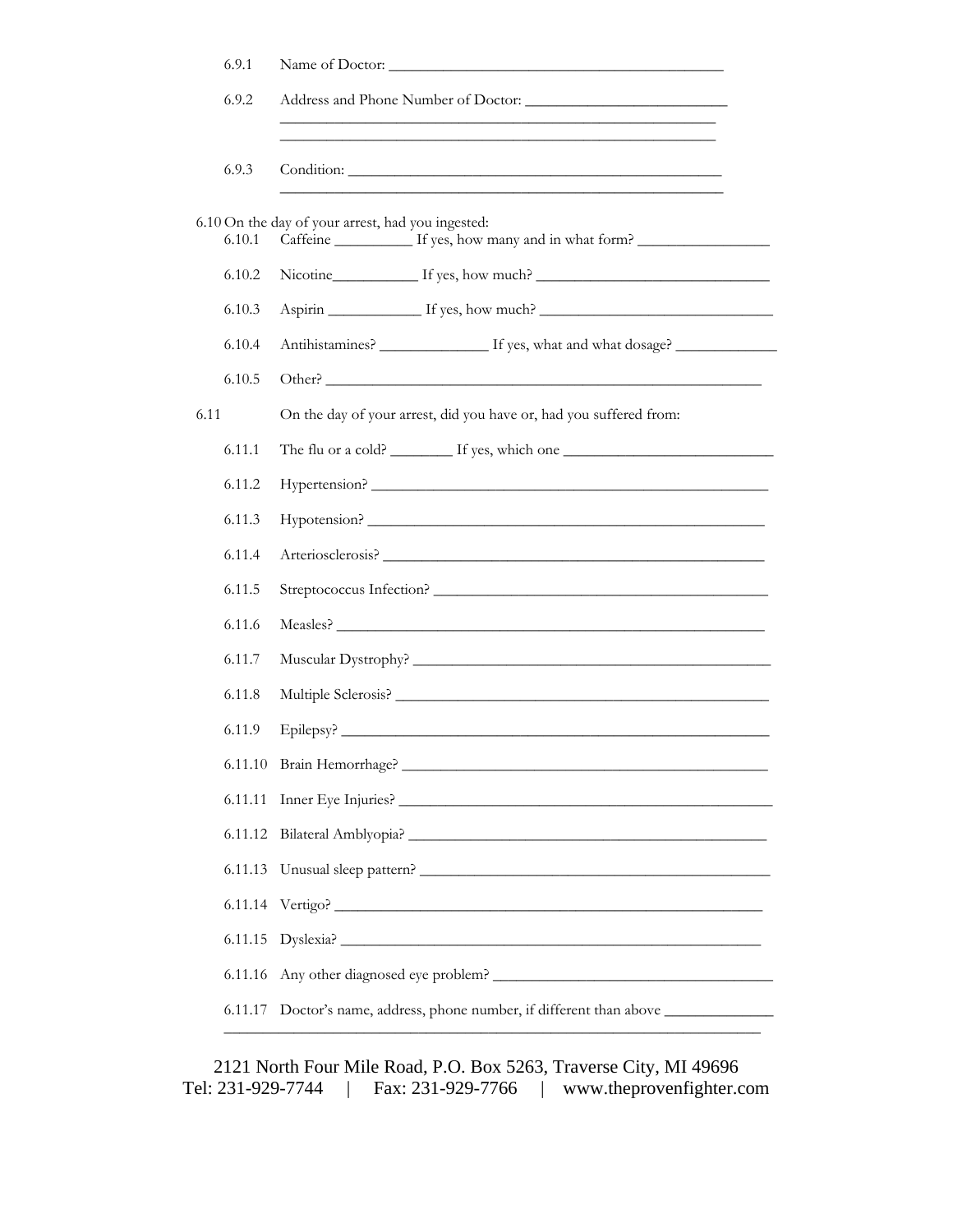## 7. **Ears/Hearing**

| 7.2 Do you have any diagnosed hearing defects? _________________________________                                                                                                                                                                                                                                                                                                             |
|----------------------------------------------------------------------------------------------------------------------------------------------------------------------------------------------------------------------------------------------------------------------------------------------------------------------------------------------------------------------------------------------|
| 7.3 Do you have any diagnosed auditory processing defects?                                                                                                                                                                                                                                                                                                                                   |
|                                                                                                                                                                                                                                                                                                                                                                                              |
| 7.5 Have you suffered any injury to your ears? If yes, when?                                                                                                                                                                                                                                                                                                                                 |
|                                                                                                                                                                                                                                                                                                                                                                                              |
| 7.7 Name, address, phone number of doctor if different from above: _____________                                                                                                                                                                                                                                                                                                             |
| Body Temperature                                                                                                                                                                                                                                                                                                                                                                             |
|                                                                                                                                                                                                                                                                                                                                                                                              |
| 8.2 On the day of your arrest, was your body temperature higher than normal?                                                                                                                                                                                                                                                                                                                 |
| 8.3 Within 24 hours of your arrest, did you have a fever? __________ If yes, what was it?<br><u> 1980 - Johann John Stone, market fan it ferskearre fan it ferskearre fan it ferskearre fan it ferskearre fan</u>                                                                                                                                                                            |
| 8.4 If female, did you have your period or were you pre-menstrual at the time of your arrest?<br>$\frac{1}{2}$ If yes, which one?                                                                                                                                                                                                                                                            |
|                                                                                                                                                                                                                                                                                                                                                                                              |
| <b>Lungs and Respiratory System</b>                                                                                                                                                                                                                                                                                                                                                          |
|                                                                                                                                                                                                                                                                                                                                                                                              |
| 9.2 Do you have COPD (Chronic Pulmonary Obstructive Disease)? __________________                                                                                                                                                                                                                                                                                                             |
|                                                                                                                                                                                                                                                                                                                                                                                              |
| 9.4 Do you have lung cancer?                                                                                                                                                                                                                                                                                                                                                                 |
|                                                                                                                                                                                                                                                                                                                                                                                              |
|                                                                                                                                                                                                                                                                                                                                                                                              |
|                                                                                                                                                                                                                                                                                                                                                                                              |
|                                                                                                                                                                                                                                                                                                                                                                                              |
|                                                                                                                                                                                                                                                                                                                                                                                              |
| 8.5 Name, address and phone number of doctor if different than doctor stated above:<br>9.3 Do you smoke? __________ If yes, how much per day __________________________<br>9.8 Do you have any other diagnosed ailment of the respiratory system? _____________________________<br>9.9 Name, address and phone number of doctor if different than above: ___________<br>10. Endocrine System |

Tel: 231-929-7744 | Fax: 231-929-7766 | www.theprovenfighter.com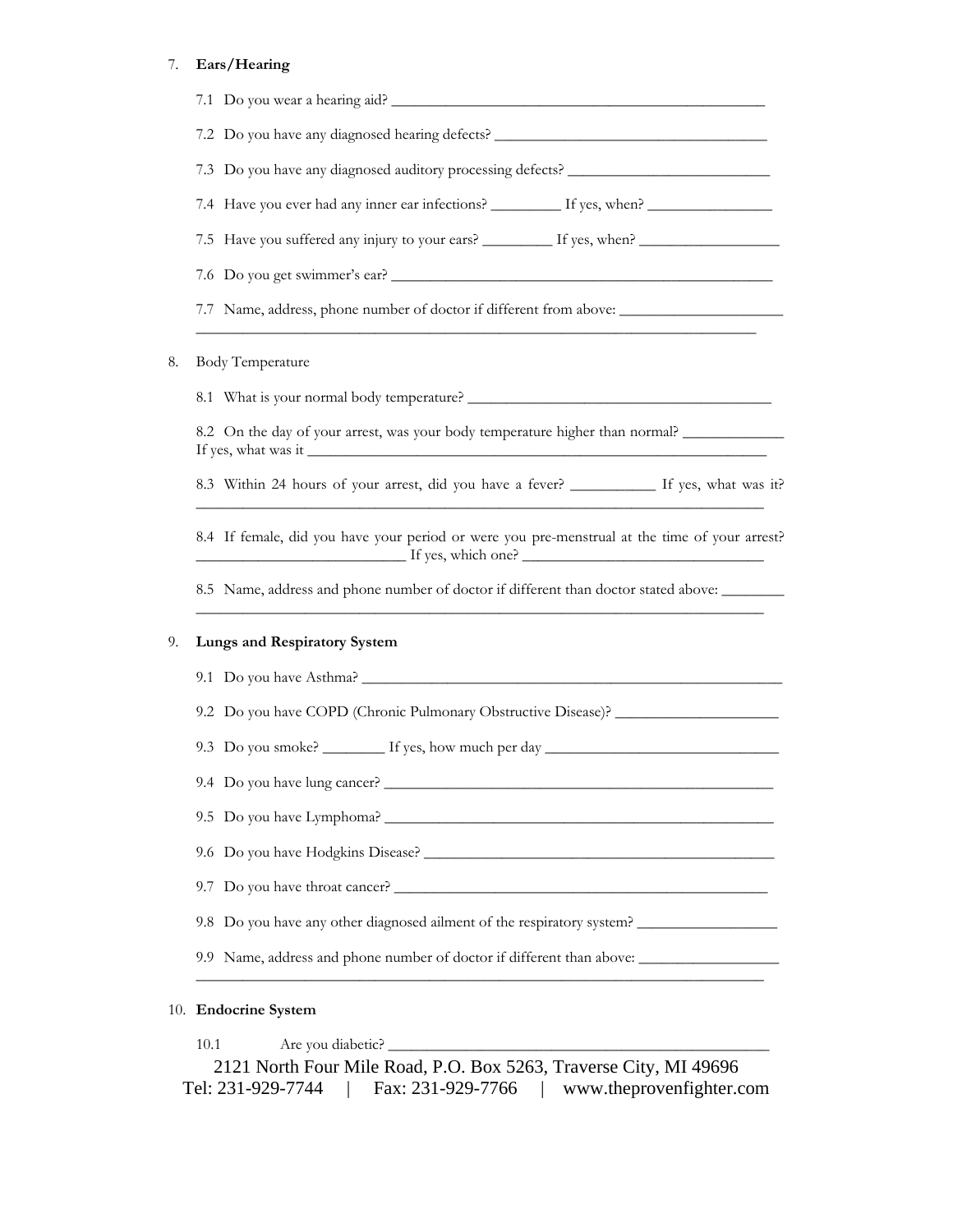|  |                             | 10.1.1 |  |  |                                                             |  |                                                                                          |
|--|-----------------------------|--------|--|--|-------------------------------------------------------------|--|------------------------------------------------------------------------------------------|
|  |                             | 10.1.2 |  |  |                                                             |  | Do you take insulin?<br>If yes, dose A.M. P.M.                                           |
|  |                             | 10.1.3 |  |  |                                                             |  |                                                                                          |
|  | 10.2                        |        |  |  |                                                             |  | On the day of your arrest were you hypoglycemic? _______________________________         |
|  | 10.3                        |        |  |  |                                                             |  |                                                                                          |
|  | 10.4                        |        |  |  |                                                             |  | Were you taking antibiotics on the day of your arrest? _________________________ If yes, |
|  | 10.5                        |        |  |  |                                                             |  | Name, address and phone number of doctor, if different than above: _____________         |
|  | 11. Gastrointestinal System |        |  |  |                                                             |  |                                                                                          |
|  | 11.1                        |        |  |  |                                                             |  |                                                                                          |
|  | 11.2                        |        |  |  |                                                             |  |                                                                                          |
|  | 11.3                        |        |  |  |                                                             |  |                                                                                          |
|  | 11.4                        |        |  |  |                                                             |  | Do you use Tagament, Zantac or other anti-heart burn medication? If yes, what do         |
|  | 11.5                        |        |  |  |                                                             |  | Do you suffer from any urinary tract infections? _______________________________         |
|  | 11.6                        |        |  |  |                                                             |  |                                                                                          |
|  | 11.7                        |        |  |  |                                                             |  | Name, address and phone number of doctor if different from above: ______________         |
|  | 12. Skeletal System         |        |  |  |                                                             |  |                                                                                          |
|  | 12.1                        |        |  |  | Have you suffered injuries to, or have deformities in your: |  |                                                                                          |
|  |                             | 12.1.1 |  |  |                                                             |  |                                                                                          |
|  |                             | 12.1.2 |  |  |                                                             |  |                                                                                          |
|  |                             | 12.1.3 |  |  |                                                             |  |                                                                                          |
|  |                             | 12.1.4 |  |  |                                                             |  |                                                                                          |
|  |                             | 12.1.5 |  |  |                                                             |  |                                                                                          |
|  |                             | 12.1.6 |  |  |                                                             |  |                                                                                          |
|  |                             | 12.1.7 |  |  |                                                             |  | Hands or fingers? ________________ If yes, when and what? _______________________        |
|  |                             |        |  |  |                                                             |  |                                                                                          |

2121 North Four Mile Road, P.O. Box 5263, Traverse City, MI 49696 Tel: 231-929-7744 | Fax: 231-929-7766 | www.theprovenfighter.com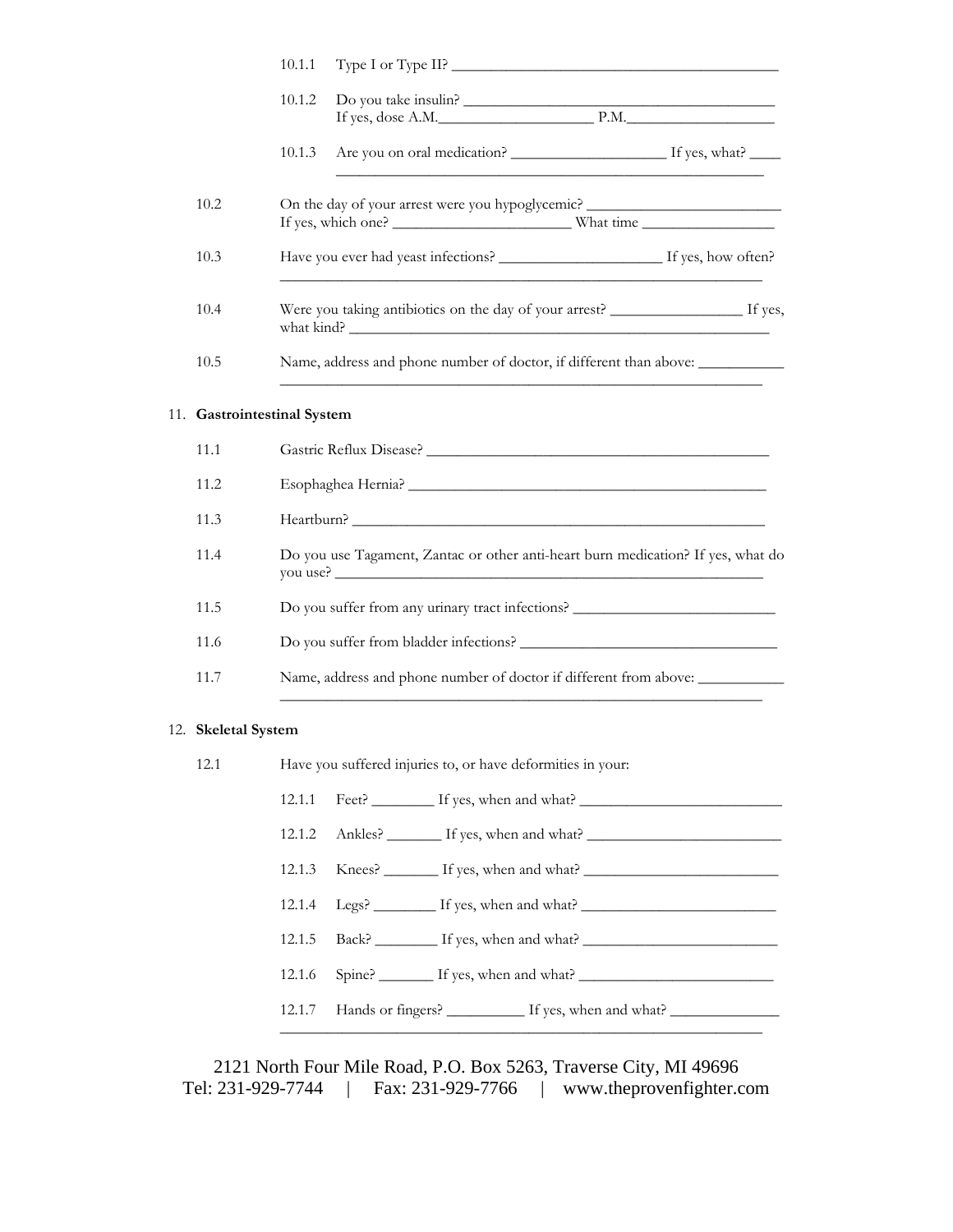|                        | 12.1.8                                                                                                            |
|------------------------|-------------------------------------------------------------------------------------------------------------------|
| 12.2                   |                                                                                                                   |
| 12.3                   |                                                                                                                   |
| 12.4                   |                                                                                                                   |
| 12.5                   | Name, address and phone number of doctor if different from above: _____________                                   |
| 13. Muscular System    |                                                                                                                   |
| 13.1                   | At the time of your arrest, did you have any muscle:                                                              |
|                        | 13.1.1                                                                                                            |
|                        | 13.1.2                                                                                                            |
|                        | 13.1.3                                                                                                            |
|                        | 13.1.4                                                                                                            |
|                        | 13.1.5                                                                                                            |
| 14. Circulatory System |                                                                                                                   |
| 14.1                   |                                                                                                                   |
| 14.2                   |                                                                                                                   |
| 14.3                   | Do you take any blood thinners? ___________ If so, what? _______________________                                  |
| 14.4                   | Name, address and phone number of doctor if different from above: _____________                                   |
|                        | 15. Neurological/Psychological/Psychiatric                                                                        |
| 15.1                   | Have you ever suffered a stroke? If yes, when?                                                                    |
|                        | Do you have any partial paralysis? _______ If yes, where? ______________________<br>15.1.1                        |
| 15.2                   | Have you ever suffered any injury to the brain? _________ If yes, when? _________                                 |
|                        | Any lasting effects?<br>15.2.1                                                                                    |
| 15.3                   | Have you ever seen a psychologist or psychiatrist? ________________ If yes, when?                                 |
|                        | 15.3.1                                                                                                            |
|                        | Were you placed on medication? ______ If yes, what? _____________________________<br>15.3.2                       |
|                        | Have you been diagnosed with Attention Deficit Disorder? _________ If<br>15.3.3                                   |
|                        | 15.3.4                                                                                                            |
| Tel: 231-929-7744      | 2121 North Four Mile Road, P.O. Box 5263, Traverse City, MI 49696<br>Fax: 231-929-7766   www.theprovenfighter.com |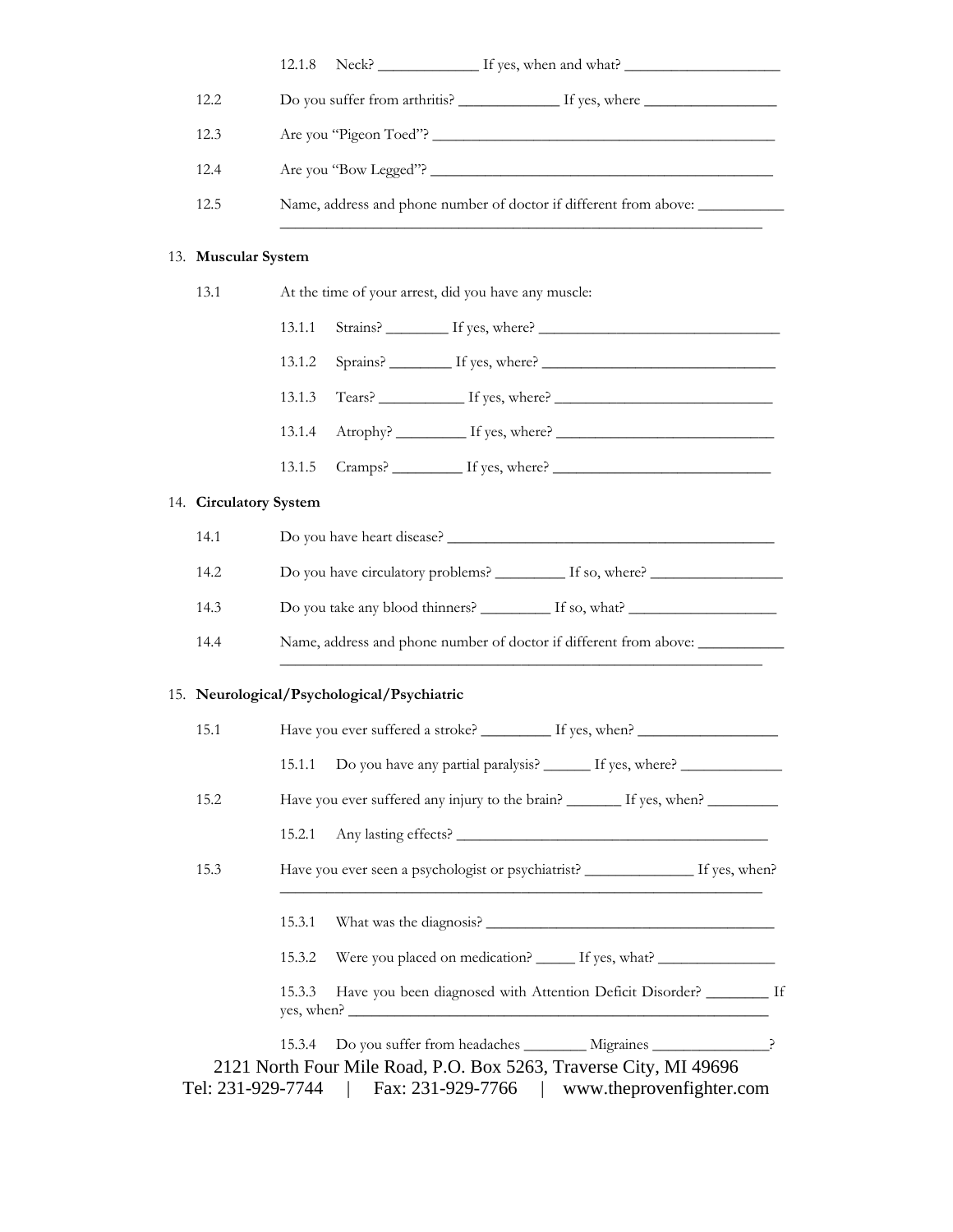|                         | If so, how often? $\frac{1}{2}$ and $\frac{1}{2}$ and $\frac{1}{2}$ and $\frac{1}{2}$ and $\frac{1}{2}$ and $\frac{1}{2}$ and $\frac{1}{2}$ and $\frac{1}{2}$ and $\frac{1}{2}$ and $\frac{1}{2}$ and $\frac{1}{2}$ and $\frac{1}{2}$ and $\frac{1}{2}$ and $\frac{1}{2}$ and $\frac{1}{2$ |
|-------------------------|--------------------------------------------------------------------------------------------------------------------------------------------------------------------------------------------------------------------------------------------------------------------------------------------|
|                         | 15.3.5                                                                                                                                                                                                                                                                                     |
|                         | 15.3.6                                                                                                                                                                                                                                                                                     |
|                         | 15.3.7                                                                                                                                                                                                                                                                                     |
|                         | Name, address and phone number of doctor if different from above:<br>15.3.8                                                                                                                                                                                                                |
| 16. The Mouth           |                                                                                                                                                                                                                                                                                            |
| 16.1                    |                                                                                                                                                                                                                                                                                            |
| 16.2                    |                                                                                                                                                                                                                                                                                            |
| 16.3                    |                                                                                                                                                                                                                                                                                            |
| 16.4                    | Do you have any loose caps or crowns?                                                                                                                                                                                                                                                      |
| 16.5                    | Do you have any condition which introduces blood into your mouth? _______ If                                                                                                                                                                                                               |
| 16.6                    |                                                                                                                                                                                                                                                                                            |
| 16.7                    | Name, address and phone number of doctor if different from above: ______________                                                                                                                                                                                                           |
| 17. General Information |                                                                                                                                                                                                                                                                                            |
| 17.1                    | Do you have any condition which would affect your ability to perform field                                                                                                                                                                                                                 |
| 17.2                    | <u> 1989 - Johann Stoff, amerikansk politiker (d. 1989)</u><br>Do you have any condition which might make you appear to be intoxicated?                                                                                                                                                    |
| 17.3                    | Were you pepper sprayed or sprayed with mace? __________________________________                                                                                                                                                                                                           |
|                         | 18. Accident Cases (to be filled out only if you were in an accident)                                                                                                                                                                                                                      |
| 18.1                    |                                                                                                                                                                                                                                                                                            |
| 18.2                    |                                                                                                                                                                                                                                                                                            |
| 18.3                    |                                                                                                                                                                                                                                                                                            |
| 18.4                    |                                                                                                                                                                                                                                                                                            |
| 18.5                    | Were you taken to a hospital? ________ If yes, which one? _________________.                                                                                                                                                                                                               |
| 18.6                    | Were you put on an IV Prior to having your blood withdrawn?                                                                                                                                                                                                                                |
|                         | 2121 North Four Mile Road, P.O. Box 5263, Traverse City, MI 49696                                                                                                                                                                                                                          |

Tel: 231-929-7744 | Fax: 231-929-7766 | www.theprovenfighter.com